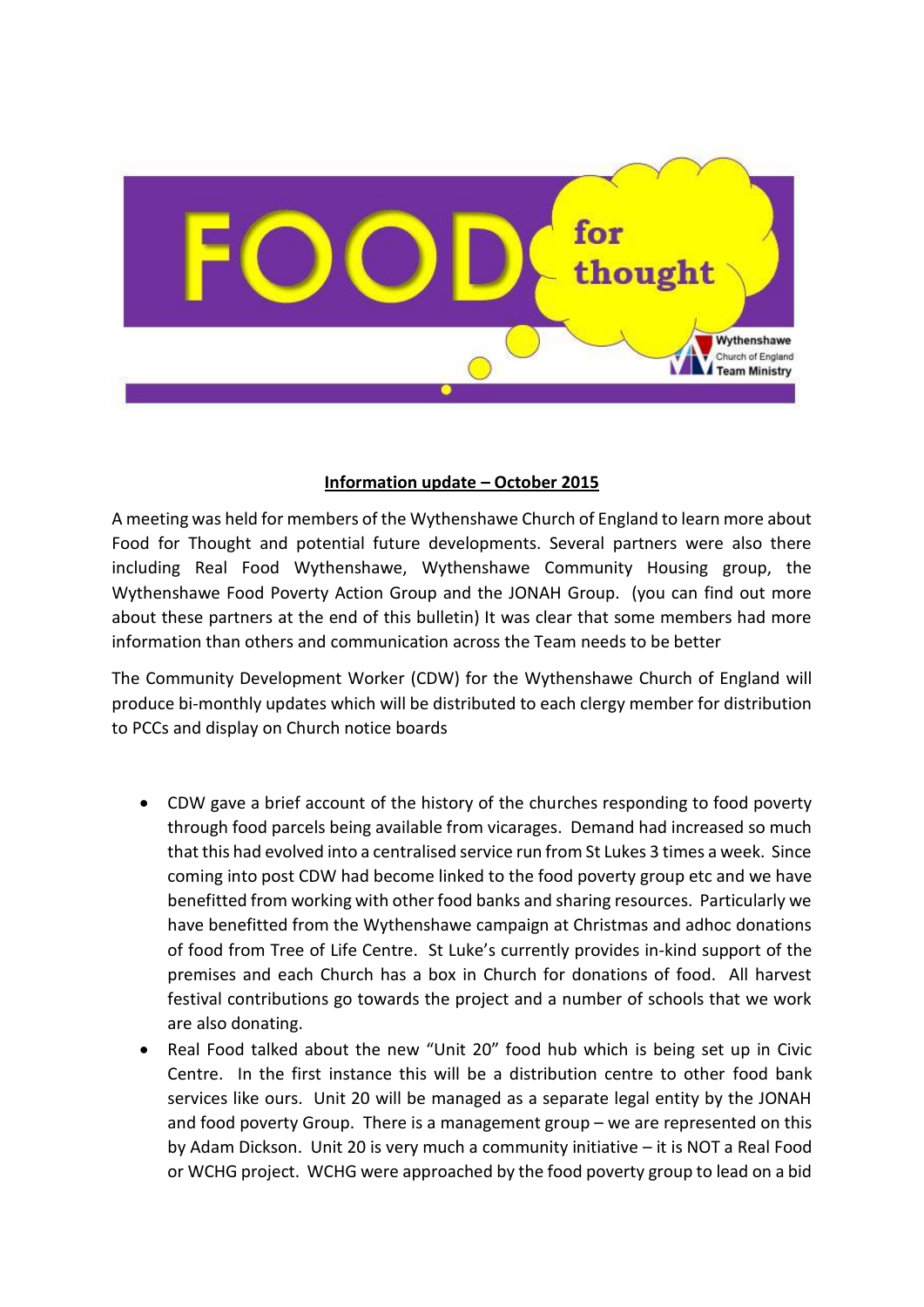to Manchester City Council for funding for the Unit based on a previous idea that had been started in discussion with the late Paul Goggins MP. This was successful. The Unit is currently being kitted out through in-kind support from WCHG and other businesses including Marks and Spencers. Unit 20 will be registered as a Trussell Trust Scheme. The initial registration fee for the first 12 months is funded. The mid-term plan is to offer support and advice from the Unit – there will be a full working kitchen etc to provide education classes etc

In practice what does this mean for our project – Food for Thought?

- Our be-friending/café approach to giving out food is similar to the Trussell Trust model.
- As a partner of Unit 20 parcels will be made up ready for us to give out
- All volunteers will be able to benefit from recognised Trussell Trust training
- There will be increased opportunities for volunteering at Unit 20 as well as at St Luke's
- Trussell Trust support would help us have a platform to policy and decision makers in Government to demonstrate the real impact of welfare cuts etc on families
- There will be one central system for people to come through so we will know who is coming in advance
- We can really focus on the pastoral support we offer to people and worry less about where we will get food from to feed people

People raised some questions and concerns – these are issues that will be explored further over the coming months

- How will it be funded after the first year? *The ongoing costs are around £360 per year. This costs will have to be met by Unit 20 and its partners along with running costs for the Unit. This might be done through applying for other grants to split between everyone*
- Will people from our churches be expected to give their donations to Unit 20? What about when people give donations of money to Food for thought to be spent in our churches? *There will be a significant period of transition when our project will probably need to run alongside Unit 20 whilst the systems are established etc. it is unlikely that Unit 20 will be able to meet all the demand we are currently getting at first. Churches will need to think about their contributions at some point – we will need to be thinking about the bigger picture – if we give our harvest collections to Unit 20 what are we getting back in return? If we share there is greater opportunity to ensure everyone who needs to be fed, gets something. Our financial contributions might go towards the annual fee or enable us to provide stronger support and wrap around care*
- What about the ongoing costs to St Luke's? We lost out on the City Council funding? There is an assumption we can just keep doing this for free but its getting bigger. *If that's a concern St Luke's PCC need to raise that through Team Council reps.*
- What about the data for the one central system and providing internet access for people to access online advice etc. Will we have to provide that? *This already*